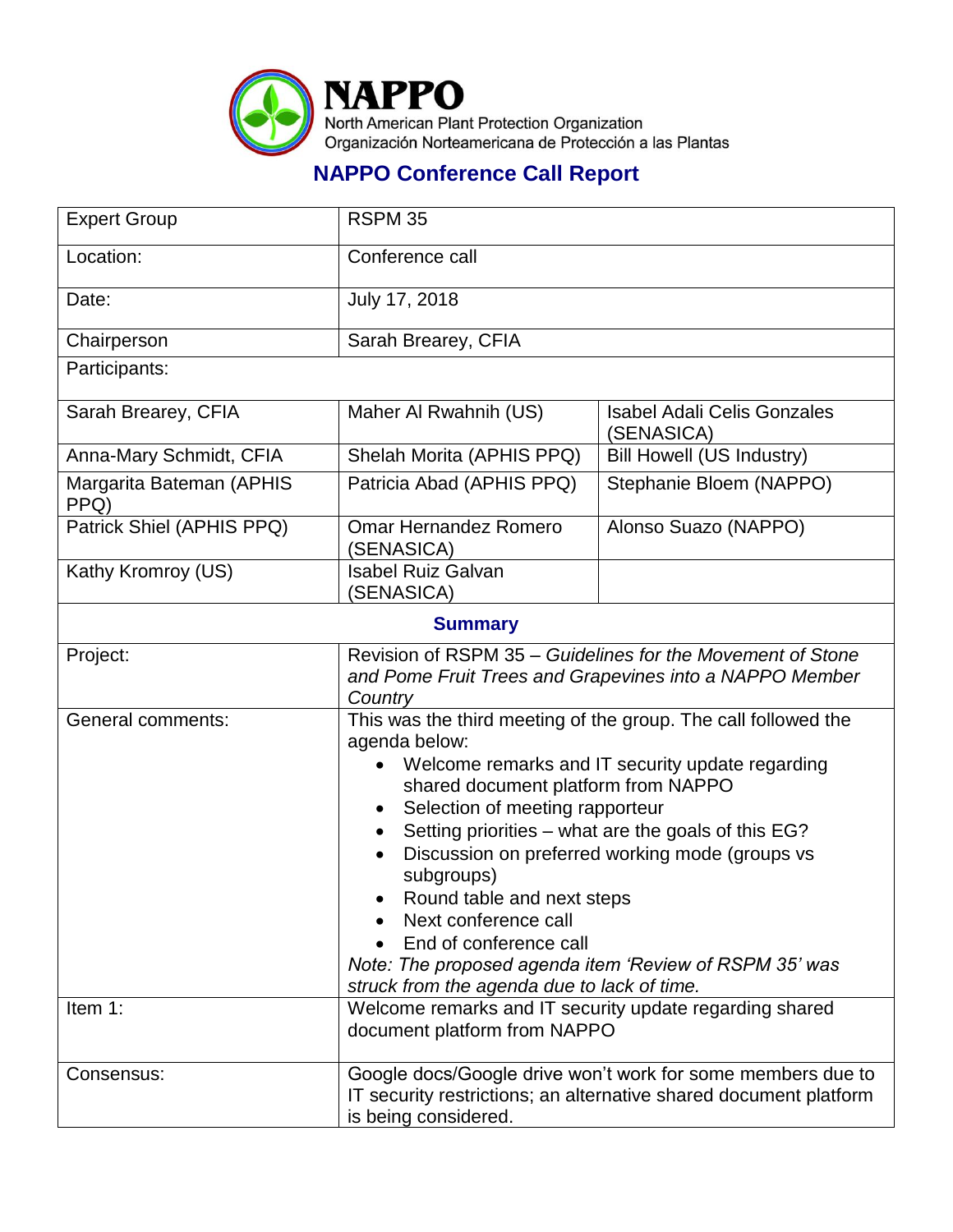| Item 2:                   | Selection of meeting rapporteur                                                                                                                                                                                                                                                                                                                                                                                                                                                                                                                                                      |                                                                                                                                                                                                                                                                                                                                                                                                                                                                                                    |  |  |
|---------------------------|--------------------------------------------------------------------------------------------------------------------------------------------------------------------------------------------------------------------------------------------------------------------------------------------------------------------------------------------------------------------------------------------------------------------------------------------------------------------------------------------------------------------------------------------------------------------------------------|----------------------------------------------------------------------------------------------------------------------------------------------------------------------------------------------------------------------------------------------------------------------------------------------------------------------------------------------------------------------------------------------------------------------------------------------------------------------------------------------------|--|--|
| Consensus:                | Anna-Mary Schmidt, CFIA                                                                                                                                                                                                                                                                                                                                                                                                                                                                                                                                                              |                                                                                                                                                                                                                                                                                                                                                                                                                                                                                                    |  |  |
| Item 3:                   | Setting priorities – what are the goals of this EG?                                                                                                                                                                                                                                                                                                                                                                                                                                                                                                                                  |                                                                                                                                                                                                                                                                                                                                                                                                                                                                                                    |  |  |
| Consensus:                | Review and update the entire document.<br>$\bullet$<br>$\bullet$<br>$\bullet$<br>$\bullet$<br>cited references.<br>$\bullet$<br>the program.                                                                                                                                                                                                                                                                                                                                                                                                                                         | Include mention of Next Generation Sequencing (NGS).<br>Add additional standards to the reference section in the<br>introduction (e.g. ISPM $5 - Glossary$ of phytosanitary terms)<br>Update the pest lists/tables in the annexes, along with the<br>Add tables for arthropods to this revision of the standard.<br>Opportunity to share best practices among member<br>countries, e.g. share details of our current export programs.<br>Two main segments to the revision: Science/pest lists and |  |  |
| Item 4:                   | Discussion on preferred working mode (groups vs subgroups)                                                                                                                                                                                                                                                                                                                                                                                                                                                                                                                           |                                                                                                                                                                                                                                                                                                                                                                                                                                                                                                    |  |  |
| Consensus:                | Focus initially on updating pest lists.<br>$\bullet$<br>Keep current organizational structure of annexes/tables for<br>$\bullet$<br>now; as work progresses we can re-evaluate the structure.<br>Standardize columns in tables, where possible.<br>$\bullet$<br>Subgroups by commodity/pest, as per tables in annexes.<br>$\bullet$<br>Add new tables for arthropod and nematode pests of stone<br>$\bullet$<br>and pome fruit trees (annex 1) and fungal, bacterial and<br>phytoplasma, and arthropod pests of grapevines (annex 2).<br>Members were assigned to update each table. |                                                                                                                                                                                                                                                                                                                                                                                                                                                                                                    |  |  |
| <b>Next Steps</b>         |                                                                                                                                                                                                                                                                                                                                                                                                                                                                                                                                                                                      |                                                                                                                                                                                                                                                                                                                                                                                                                                                                                                    |  |  |
| <b>Responsible Person</b> | <b>Action/</b>                                                                                                                                                                                                                                                                                                                                                                                                                                                                                                                                                                       | Date/                                                                                                                                                                                                                                                                                                                                                                                                                                                                                              |  |  |
| Alonso Suazo              | Send a list outlining which members were assigned to<br>each table.                                                                                                                                                                                                                                                                                                                                                                                                                                                                                                                  | <b>ASAP</b>                                                                                                                                                                                                                                                                                                                                                                                                                                                                                        |  |  |
| <b>NAPPO Secretariat</b>  | Translation of comments from Mexico to RSPM 35 in<br>Google Doc                                                                                                                                                                                                                                                                                                                                                                                                                                                                                                                      | Before next<br>call                                                                                                                                                                                                                                                                                                                                                                                                                                                                                |  |  |
| All members               | Start working on revisions/updates of assigned annex<br>Before next<br>tables & review or make comments on RSPM 35 in<br>call<br>Google Doc                                                                                                                                                                                                                                                                                                                                                                                                                                          |                                                                                                                                                                                                                                                                                                                                                                                                                                                                                                    |  |  |
| <b>Next Meeting</b>       |                                                                                                                                                                                                                                                                                                                                                                                                                                                                                                                                                                                      |                                                                                                                                                                                                                                                                                                                                                                                                                                                                                                    |  |  |
| Location:                 | Conference call                                                                                                                                                                                                                                                                                                                                                                                                                                                                                                                                                                      |                                                                                                                                                                                                                                                                                                                                                                                                                                                                                                    |  |  |
| Date:                     | Wednesday, September 6, 2018, 12:30-14:00 ET (11:30-13:00 Mexican<br>time)<br>Note: meeting will be 1-1/2 hr. long                                                                                                                                                                                                                                                                                                                                                                                                                                                                   |                                                                                                                                                                                                                                                                                                                                                                                                                                                                                                    |  |  |